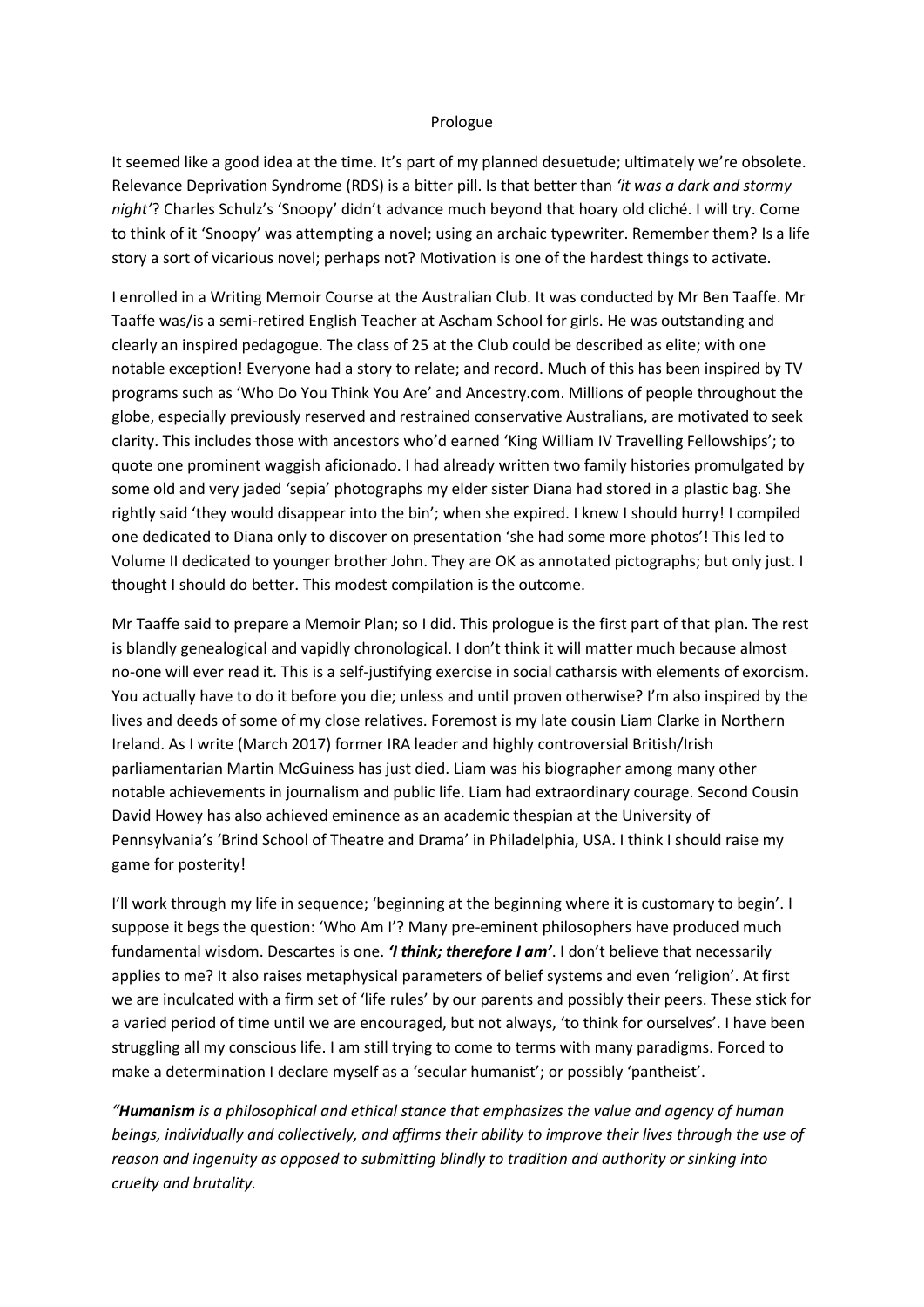*The philosophy or life stance of secular humanism embraces human reason, ethics, social justice, and philosophical naturalism while specifically rejecting religious dogma, supernaturalism, pseudoscience, and superstition as the bases of morality and decision making"*. I think that's what I mean? That must be it!

*"Pantheism is the belief that all reality is identical with divinity, or that everything composes an allencompassing, immanent god. Pantheists thus do not believe in a distinct personal or anthropomorphic god".*

When all else fails I often resort to 'humour' when challenged or feel threatened. Very often it's someone else's; which is better. It's like an escape clause; and very convenient. The 10 commandments are a good set of rules. 'Thou shalt not commit adultery' is extremely difficult to understand at pre- and primary school. Some others are clear cut although 'not bearing false witness against thy neighbour' could surely be abridged? Maybe I'm being pedantic; and even prolix. I'm reliably informed I'm very proficient at both! Guilty as charged!



I rather prefer the 'Popeye' version as depicted in the Horacek & Segar cartoons:

Maybe it would be simpler to stick with the 'sweet potato'? On the other hand a part of me is definitely manic; or mad. I think everyone subscribes to that? I rather like the idea! My children are indubitably not amused when I retort: *'I stink therefore I was'*! Mind you I do think there could be some deep subliminal philosophical prototypes if you had the time or inclination to think it through; on further reflection perhaps not? See also 'incompetent sphincters and fugitive emissions' (ISAFE) which emerge later.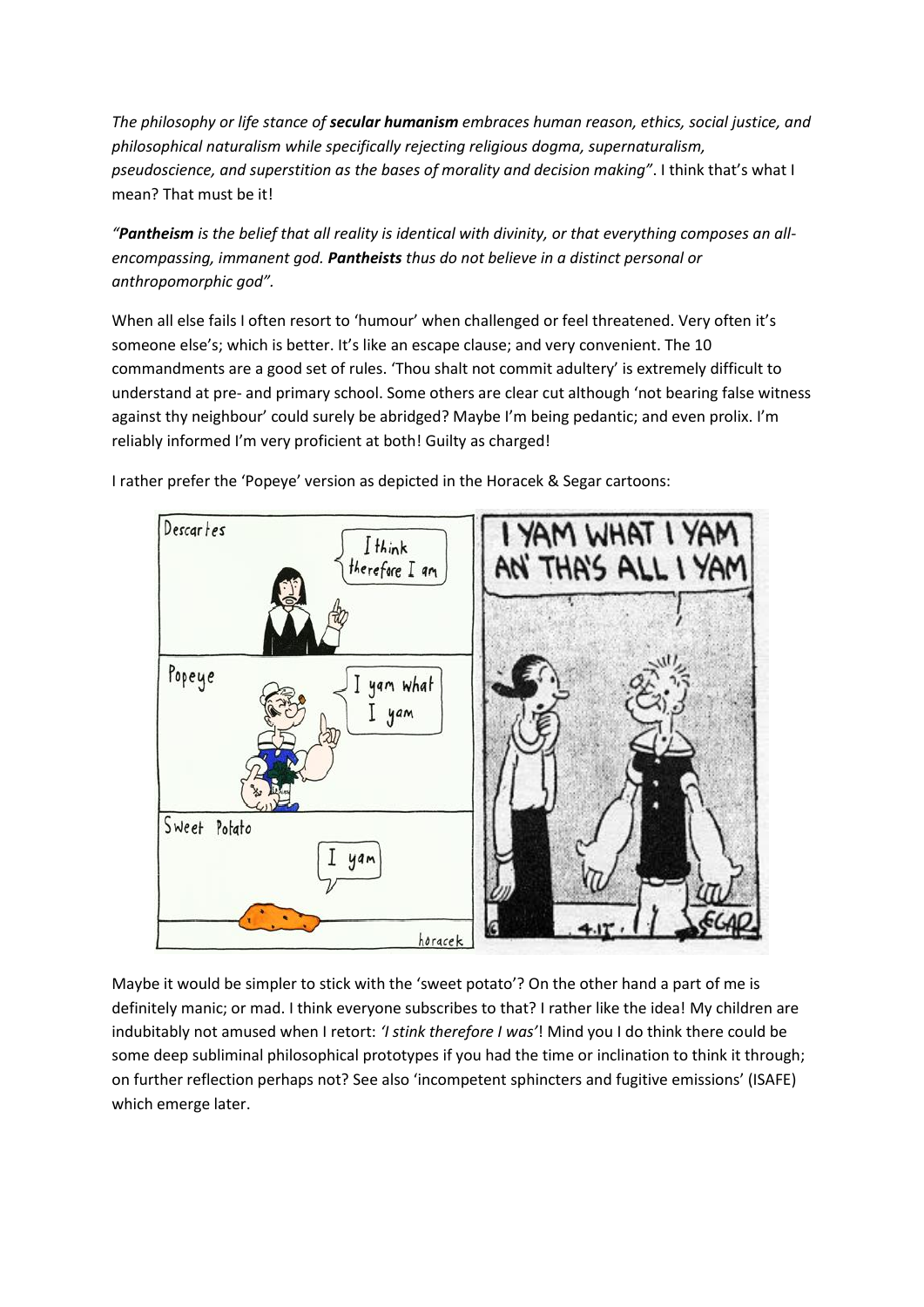

Mad

Maybe the cartoon depicture of the 'Mad Comic Icon' contains elements of all of us? I feel I can connect with much of it. I may even have resembled him in my formative years. Freckles, mildly bemused cheeky grin and red to auburn colouration were *de rigueur* in my early persona.

I loved the *Li'l Abner* series of cartoons of fabulous 'Dogpatch' characters with caricatures of barely disguised political figures making cameo appearances in small town backwoods hillbilly USA. I also liked the 'Shmoos', 'Vulgorilla', 'Earthquake McGoon', 'Kickapoo Joy Juice' ('Hairless Joe & Lonesome Polecat'), 'Schlemelium Toxicity', 'Sadie Hawkins Day', 'Daisy Mae', 'Moonbeam McSwine', 'Stupefy'in Jones', the 'Slobbovians', the 'Slobbolinks Iss Comink' (remarkably percipient and prescient; the Slobbolinks Iss HERE now) plus many others. 'Vulgorilla' became something of a cult figure in our genre, gender and generation. Confederate 'General Jubilation T. Cornpone' was another of my favourites with 'Slobberlips McJab' & 'Prunella McPrude' (deceased). 'Middlin' Welcome News' in Dogpatch was usually a portent for cataclysmic disaster! Sometimes I feel I can identify with Joe Btfsplk. It's important to be satisfied with who one really is.



Joe Btfsplk walks alone with only a cloud for company; the cat by him or herself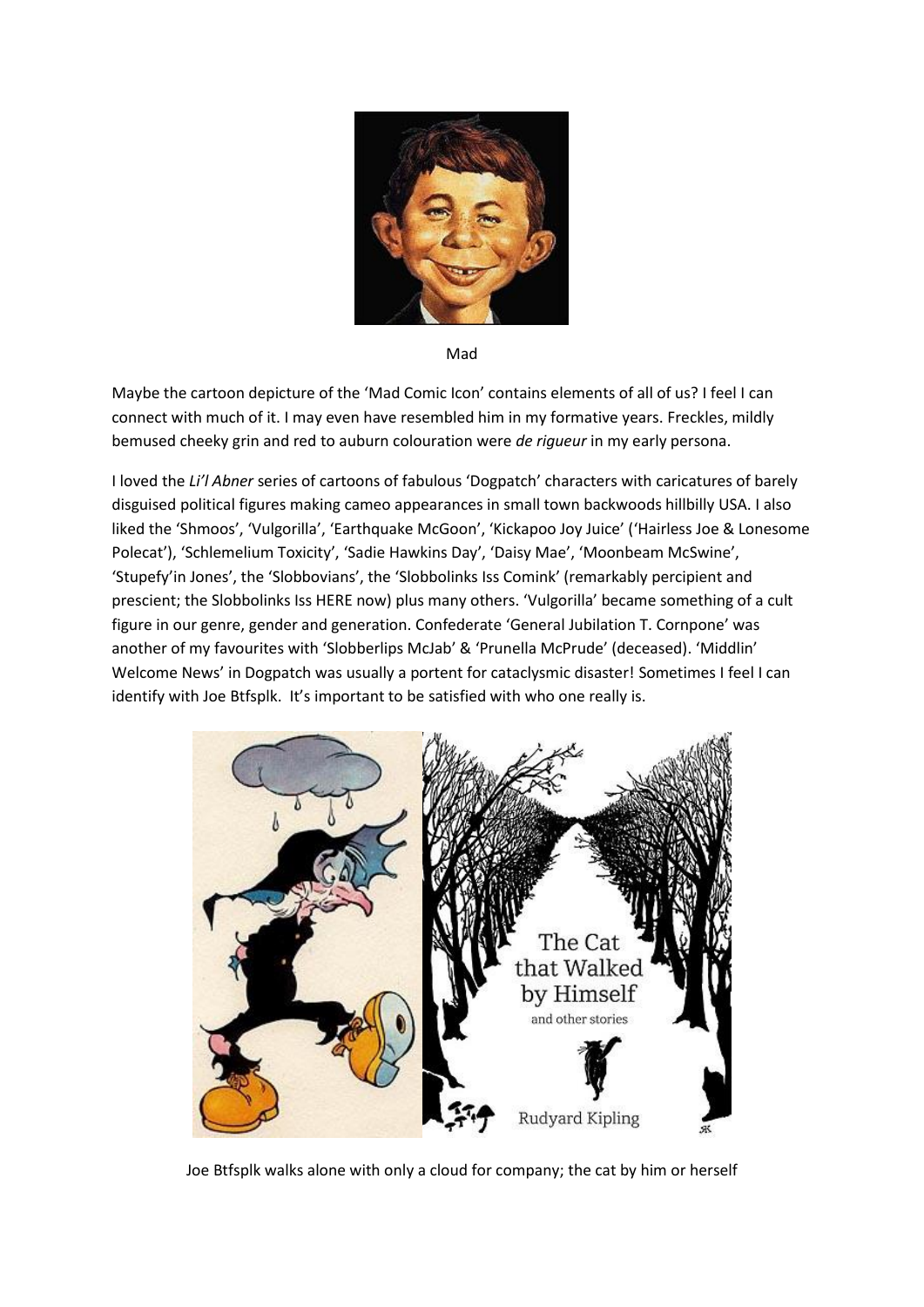**Joe Btfsplk** was a seminal character in the [satirical](https://en.wikipedia.org/wiki/Satirical) [comic strip](https://en.wikipedia.org/wiki/Comic_strip) b[y cartoonist](https://en.wikipedia.org/wiki/Cartoonist) Al Capp (1909–1979). He is well-meaning, but is the world's wors[t jinx,](https://en.wikipedia.org/wiki/Jinx) bringing disastrous misfortune to everyone around him. A small, dark rain cloud perpetually hovers over his head to symbolize his bad luck. Hapless Btfsplk and his ever-present cloud became one of the most iconic images in *Li'l Abner.*

One storyline in the early 1970s features him trapping his cloud in a special anti-pollutant jar. Things don't go well when Joe becomes romantically involved for the first time. He reluctantly opens the jar and releases his cloud in order to remedy the situation and wistfully realizes that he wasn't meant for any other kind of life. For the moment Joe is satisfied who he really is as he returns to his normal, loner existence; his cloud once again in tow.

How would *you* pronounce Joe's surname? According to Al Capp, *btfsplk* is a rude sound. During public lectures, Capp demonstrated this sound by closing his lips, leaving his tongue sticking out, and then blowing out air, which is colloquially called a "raspberry" o[r Bronx cheer.](https://en.wikipedia.org/wiki/Bronx_cheer_(gesture)) Thank you Al! That makes me feel a whole lot better! I'm relieved. I will deal later with 'incompetent sphincters and fugitive emissions'. I'm something of an expert!

What about Rudyard Kipling's "The Cat That Walked by Himself"? Is this the story of evolution; or simply a very vivid version of man's domestication of animals? I think there may be some very deep, meaningful and sophisticated interpretations. Maybe I should simply stick with the average child's fascination with this and other 'Just So' stories; happy memories and merrier memoirs.

Did I mention belief systems; and a resorting to a vicarious sense of humour?

Let's put delusions aside and focus on 'ideal' outcomes. I subscribe to the Chief Joseph mantra. I like the philosophy of first nation beliefs. They tend to worship 'Great Spirits' and revere 'Mother Earth'. Concepts of 'birth' and 'evolution' are spiritual and colourful. It's easier to believe than creating everything within six solid working days; notwithstanding the omnipotence of the hegemonic initiator? I might end with this canon in the epilogue.

How long do you think a prologue should be? Is this long enough; or too long? Inevitably there will be quite a few tangential perambulations. I will introduce many philosophical peregrinations towards the end. Then I can fit in my 'writings' compiled over a period of time representing several incarnations in reflections. There's plenty of room to move. Let's leave it there!

I'll also have more on incompetent sphincters and fugitive emissions later on. It was 'all-a-buzz' for a while in CSG exploration! Please excuse the unintended pun? I'll enlarge on this later; figuratively speaking. Did I mention 'manic' at any stage? I think I have something in common with Lord Byron: 'Mad, bad and dangerous to know'? Excuse me while I exit this page.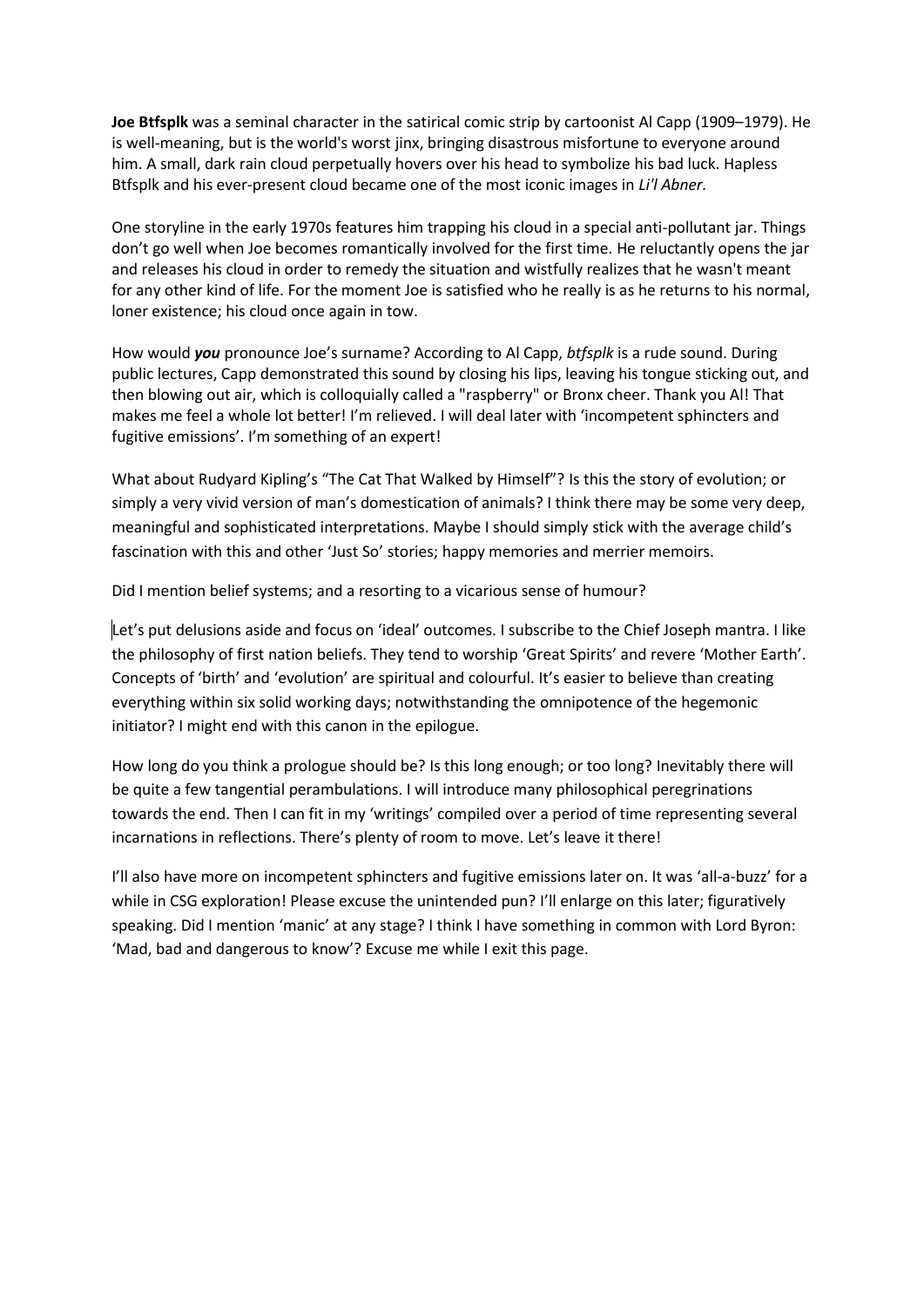## I used to be an atheist until I realised I was God



Just Joking!